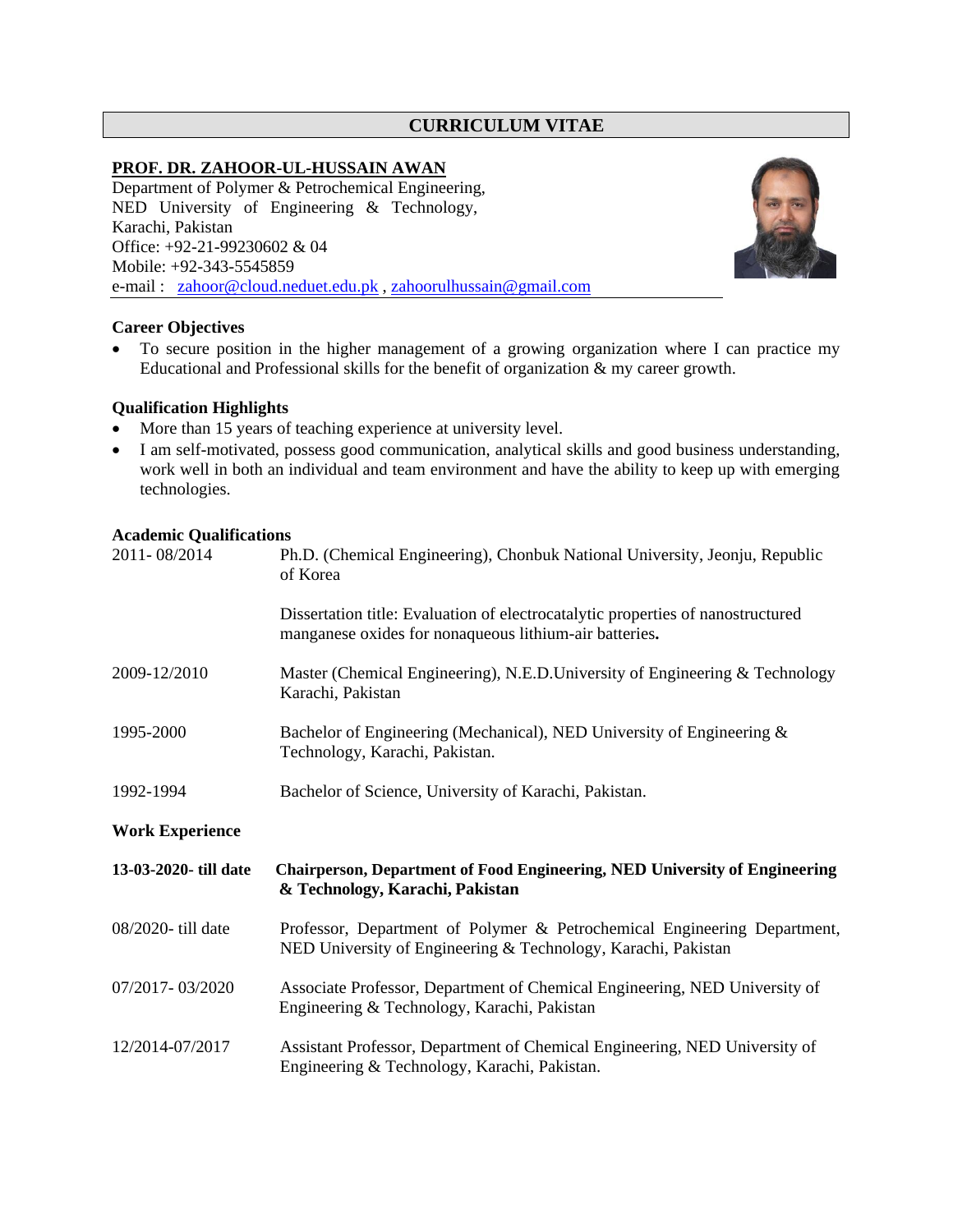| 10/2008-12/2014  | Lecturer, Department of Chemical Engineering, NED University of Engineering<br>& Technology, Karachi, Pakistan. |
|------------------|-----------------------------------------------------------------------------------------------------------------|
| 04/2007-09/2008  | Lecturer, S.M.A. Rizvi Textile Institute Karachi, Pakistan.                                                     |
| 01/2006-04 /2007 | Lecturer, Institute of Textile technology & Management, Karachi, Pakistan.                                      |
| 04/2000-2002     | Sealing devices Specialist, Marine Services Pvt. Limited. Karachi, Pakistan.                                    |

# **Courses Conducted**

#### **Graduate Level Courses:**

Advanced Process Control. Advanced Reaction Engineering

# **Undergraduate Level Courses**

Fluid Mechanics Chemical Process Control Chemical Plant Design. Industrial Organization & Management

# **Projects Supervised**

- ➢ Synthesis and Characterization of Transition Metal Oxides as Low Cost Catalyst for energy storage devices.
- ➢ Heat Transfer Characteristics of Nano-Composites Materials.
- ➢ Synthesis and Characterization of highly conductive graphene oxide as electrode materials for high capacity batteries.
- ➢ Drinking Water Treatment Parameters affecting overall efficiency of the process.
- ➢ Terephthalic Acid Plant design unit Increased Methyl Acetate Recovery.

#### **Other Responsibilities**

ISO 9001: 2008 Area Coordinator. ISO Internal Quality Auditor. Class advisor for the Final year Chemical Engineering Project advisor for the final year students (2009-2011). Final year Chemical Engineering Projects Coordinator (2009-2011).

#### **Professional membership**

Pakistan Engineering Council (PEC). Registration No: MECH/15746

#### **Achievements**

HEC Approved Ph.D. Supervisor.

Technical Committee Member FluidsChe 2017 **Universiti Malaysia PAHANG**. [\(http://fluidsche.ump.edu.my/index.php/en/info/slideshow\)](http://fluidsche.ump.edu.my/index.php/en/info/slideshow).

**Editorial Board Member** "Journal of Innovative Research" **SCIENCEVIER**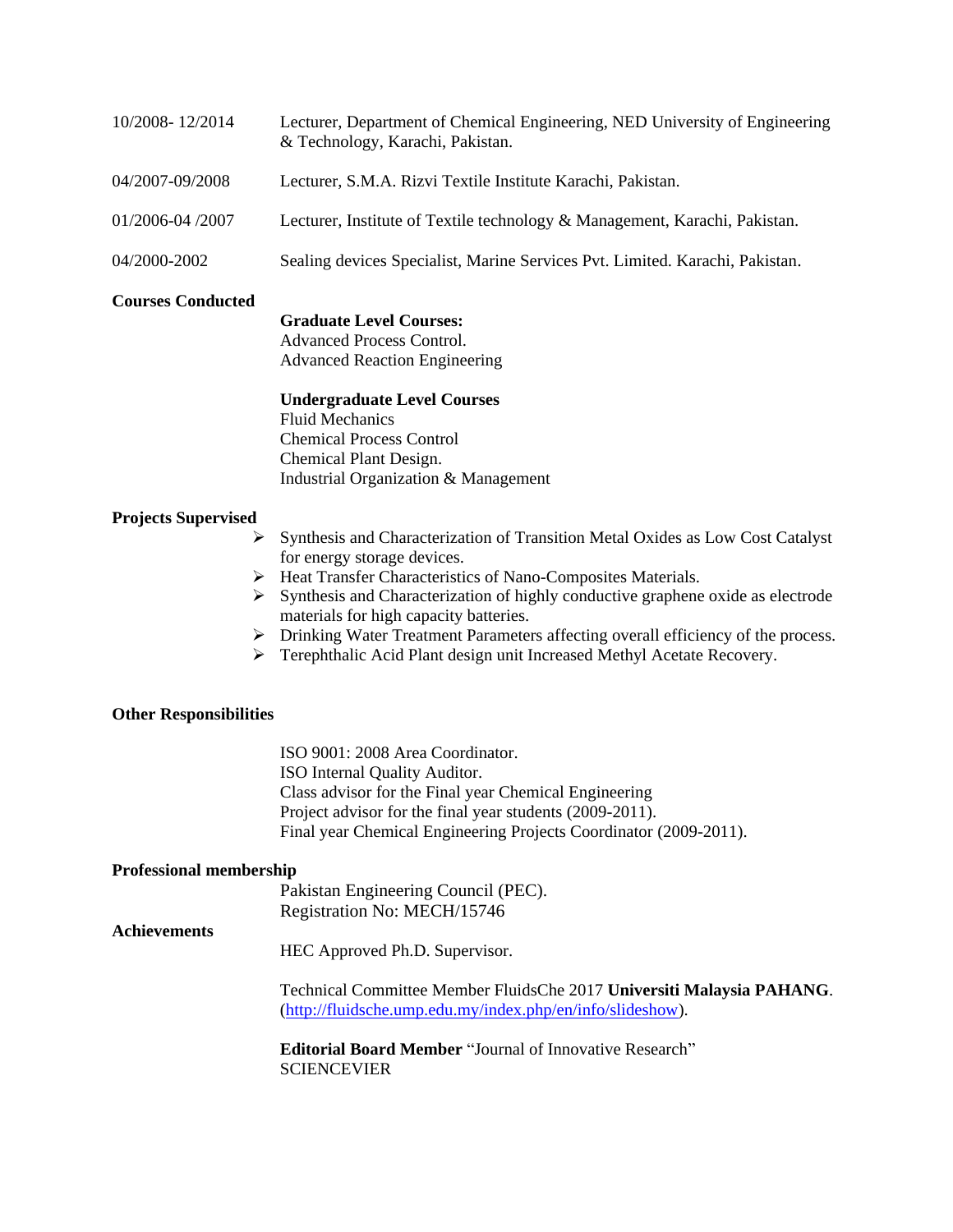As Conference Secretary Organized "**First International Conference on Advanced Materials & Process Engineering**" at NED University in 2015. [\(www.nedampe.com\)](http://www.nedampe.com/)

As Conference Secretary Organized "**Second International Conference on Advanced Materials & Process Engineering**" at NED University in 2017. [\(www.nedampe.com\)](http://www.nedampe.com/)

As Conference Secretary Organized "**Third International Conference on Advanced Materials & Process Engineering**" at NED University in 2019. [\(www.nedampe.com\)](http://www.nedampe.com/)

Best Poster award in International Lithium Air Battery Symposium (ILAB) Seoul (South Korea)  $4\n-6$ <sup>th</sup> October, 2013.

#### **Language Skills**

| English | Able to read, write and speak fluently. |
|---------|-----------------------------------------|
| German  | Able to read, write and speak fluently. |
| Korean  | Able to read and write.                 |

#### **Publications in International/SCI Journals:**

- 1. **Awan Zahoor**, Maria Christy, Yun Ju Hwang, and Kee Suk Nahm "Lithium Air Battery: Alternate Energy Resource for the Future" **Journal of Electrochemical Science and Technology Vol. 3, No. 1, 2012, 14-23**. [\(http://dx.doi.org/10.5229/JECST.2012.3.1.14\)](http://dx.doi.org/10.5229/JECST.2012.3.1.14)
- 2. **Awan Zahoor**, Maria Christy, Yun Ju Hwang, Yi Rang Lim, Pil Kim, Kee Suk Nahm, "Improved electrocatalytic activity of carbon materials by nitrogen doping" **Applied Catalysis B: Environmental 147 (2014) 633– 641**.*I.F: 6.007*
- 3. G. Gnana Kumar, **Zahoor Awan**, Kee Suk Nahm, J. Stanley Xavier ["Nanotubular](http://www.sciencedirect.com/science/article/pii/S0956566313007045)  MnO<sub>2</sub>/graphene oxide composites for the application of open air-breathing cathode microbial fuel [cells"](http://www.sciencedirect.com/science/article/pii/S0956566313007045) **Biosensors and Bioelectronics 53 (2014) 528–534.** *I.F: 6.45*
- 4. K. Justice Babu**, Awan Zahoor**, Kee Suk Nahm, R. Ramachandran, M. A. Jothi Rajan, G. Gnana kumar "The influence of shape and structure of  $MnO<sub>2</sub>$  nanomaterials over the nonenzymatic sensing ability of hydrogen peroxide" **J Nanopart Res (2014) 16:2250.** *I.F: 2.27*
- 5. **Awan Zahoor**, Ho Saeng Jang, Jeong Suk Jeon, Maria Christy, Yun Ju Hwang, Kee Suk Nahm "Comparative study of nanostructured  $\alpha$  and  $\delta$ -MnO<sub>2</sub> for lithium oxygen battery application" **RSC Adv., 2014, 4, 8973.** *I.F: 3.708*
- 6. **Awan Zahoor**, Jeong Suk Jeon, Ho Saeng Jang, Maria Christy, Kee Suk Nahm "Mechanistic Study on Phase and Morphology Conversion of MnO<sup>2</sup> Nanostructures Grown by Controlled Hydrothermal Synthesis" **Science of Advanced Materials Vol. 6, pp. 2712–2723, 2014**. *I.F: 2.908*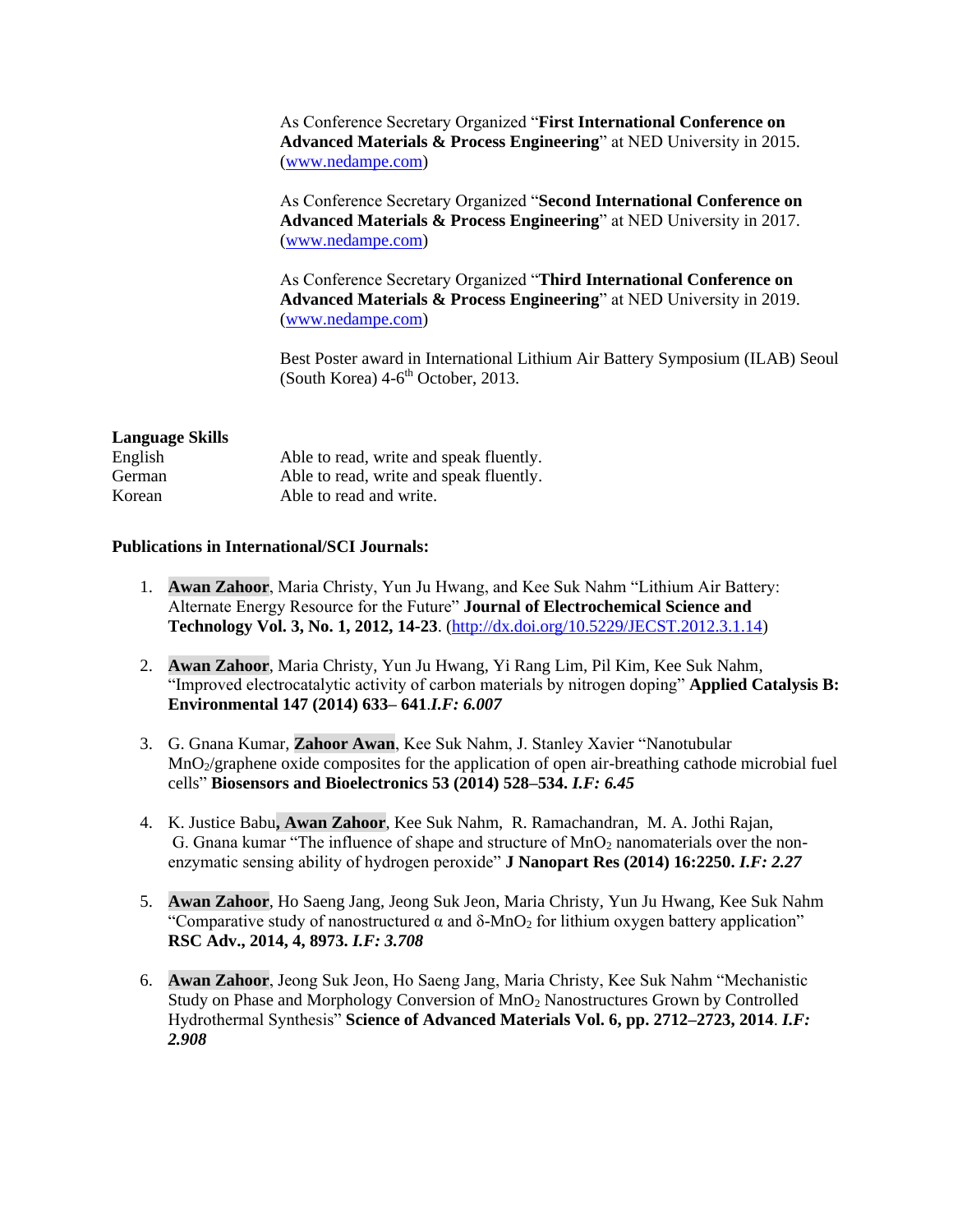- 7. **Awan Zahoor**, Maria Christy, Yunju Hwang, Yun Sung Lee, Kee Suk Nahm "Increasing the reversibility of  $Li-O<sub>2</sub>$  batteries with  $MnO<sub>2</sub>$  grown on GNF as bifunctional catalysts for oxygen reduction in the air cathode**" Electrochimica Acta 157 (2015) 299–306** . *I.F: 4.086*
- 8. Ho Saeng Jang, **Awan Zahoor**, Maria Christy, Kee Suk Nahm "Sea urchin shaped α-MnO2/RuO2 mixed oxides nanostructure as promising air cathode catalyst for lithium air battery" **Journal of The Electrochemical Society, 162 (3) A300-A307 (2015).***I.F: 2.859*
- 9. **Awan Zahoor**, Maria Christy, Jeong Suk Jeon, Yun Sung Lee, Kee Suk Nahm "Improved lithium–O<sub>2</sub> battery performance by addition of Pd nanoparticles on the  $MnO<sub>2</sub>$  bifunctional catalyst" **J Solid State Electrochem DOI: 10.1007/s 10008-015-2739-5.**  *I.F: 2.234.*
- 10. Zafar Khan Ghouri, M. Shaheer Akhtar, **Awan Zahoor**, Nasser A.M. Barakat, Weidong Han, Mira Park, Bishweshwar Pant, Prem Singh Saud, Cho Hye Lee, Hak Yong Kim "High-efficiency super capacitors based on hetero-structured α–MnO2 nanorods" **Journal of Alloys and Compounds 642 (2015) 210–215.** *I.F: 2.7.*
- 11. Zafar Khan Ghouri , **Awan Zahoor ,** Nasser A.M. Barakat , Mohammad S. Alsoufi , Tahani M. Bawazeer , Ahmed . Mohamed, Hak Yong Kim. "The (2 x 2) tunnels structured manganese dioxide nanorods with a phase for lithium air batteries". **Superlattices and Microstructures 90 (2016) 184-190.** *I.F: 2.09.*
- 12. **Awan Zahoor**, Maria Christy, Yongbin Kim, Anupriya Arul, Yun Sung Lee, Kee Suk Nahm "Carbon/titanium oxide supported bimetallic platinum/iridium nanocomposites as bifunctional electrocatalysts for lithium-air batteries". **J Solid State Electrochem DOI 10.1007/s10008-016- 3134-6.** *I.F: 2.234*
- 13. Mi Young Oh, Jong Ju Lee, **Awan Zahoor**, G. Gnana kumar, and Kee Suk Nahm "Enhanced electrocatalytic activity of three-dimensionally-ordered macroporous La 0.6 Sr 0.4 CoO 3-δ perovskite oxide for Li–O2 battery application" **RSC Adv., 2016, 6, 38, 32212-32219 (DOI: 10.1039/C6RA02459A)** *I.F: 3.708.*
- 14. Hosaeng Jang, **Awan Zahoor**, Yongbin Kim, Maria Christy, Mi Young Oh, Vanchiappan Aravindan, Yun Sung Lee,, Kee Suk Nahm "Tailoring three dimensional α-MnO<sub>2</sub>/RuO<sub>2</sub> hybrid nanostructure as prospective bifunctional catalyst for Li–O<sub>2</sub> batteries" **Electrochimica Acta 212 (2016) 701–709.** *I.F: 4.504*
- *15.* Kaliyamoorthy Justice Babu, **Awan Zahoor**, Kee Suk Nahm, Md. Abdul Aziz, Periasamy Vengadeshe and Georgepeter Gnana Kumar "Manganese dioxide–vulcan carbon@silver nanocomposites for the application of highly sensitive and selective hydrazine sensors" **New Journal of Chemistry DOI: 10.1039/c6nj00268d -2016.** *I.F: 3.27.*
- 16. K. Ramachandran, **Awan Zahoor**, T. Raj Kumar, Kee Suk Nahmb,A. Balasubramani, G. Gnana Kumar "MnO2 nanorods grown NGNF nanocomposites for the application of highly sensitive and selective electrochemical detection of hydrogen peroxide" **Journal of Industrial and Engineering Chemistry 46 (2017) 19–27.** *I.F: 4.17.*